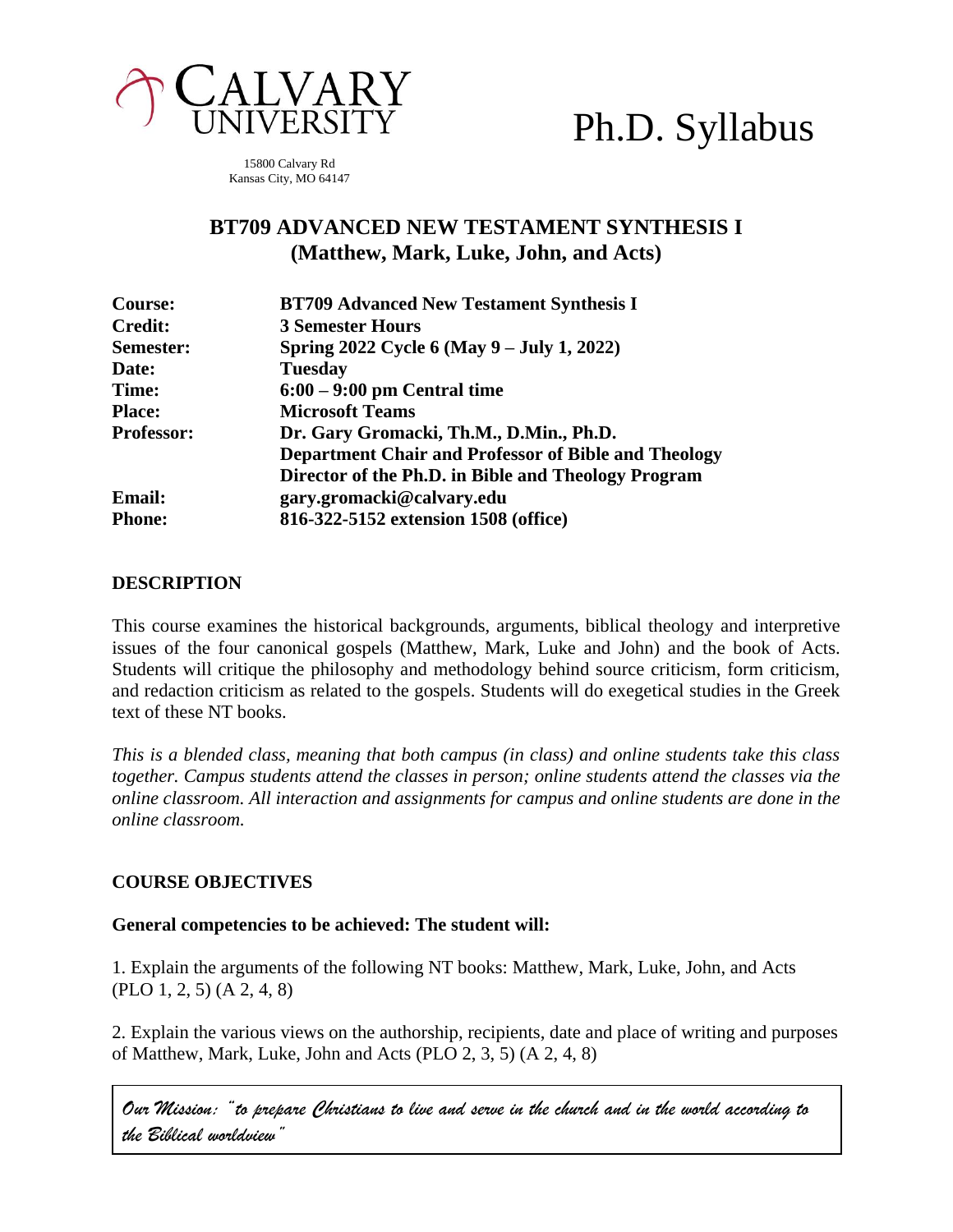3. Identify the major interpretive problems for Matthew, Mark, Luke, John and Acts and give possible solutions to them (PLO 1, 2, 3, 4, 5) (A 1, 3, 5, 6, 7, 9)

#### **Specific competencies to be achieved: The student will:**

1.Read and translate selected texts in Matthew, Mark, Luke, John and Acts in the Greek New Testament (PLO 1) (A 9)

2.Write exegetical outlines based upon the structural markers in the Greek New Testament (PLO 1, 2, 5) (A 2, 4, 8)

3. Critique the proposed purposes for Matthew, Mark, Luke, John and Acts (PLO 3, 4, 5) (A 2, 4, 8)

4. Validate the correct interpretation of Matthew, Mark, Luke, John and Acts using the grammatical historical hermeneutic (PLO 1, 2, 3, 4, 5) (A 6, 7, 9)

5. Present a research paper to the class and answer questions related to the interpretation of a text selected from Matthew, Mark, Luke, John and Acts (PLO 1, 2, 3, 4, 5) (A 9)

# **REQUIRED TEXTBOOKS**

**The Bible** is a required textbook in every course at Calvary University. To facilitate academic level study, students are required to use for assignments and research an English translation or version of the Bible based on formal equivalence (meaning that the translation is generally wordfor-word from the original languages), including any of the following: New American Standard (NASB), English Standard Version (ESV), New King James Version (NKJV), or King James Version (KJV). Other translations like NLT and NIV may be used as supplemental sources. Please ask the professor if you have any questions about a particular translation or version.

Green, Joel, editor. *Dictionary of Jesus and the Gospels.* Second edition. Downers Grove: IVP Academic, 2013. ISBN: 978-0-8308-2456-4 Cost: \$57.80

Schnabel, Eckhard. *Acts.* Zondervan Exegetical Commentary of the New Testament. Grand Rapids: Zondervan, 2012. ISBN 13: 978-0310243670 Cost: \$59.99

Wright, N.T. and Michael Bird. *The New Testament In Its World.* Grand Rapids: Zondervan Academic, 2019. ISBN 978-0-281-08271-1 Cost: \$50.99

# **REQUIRED: ORIGINAL LANGUAGE BIBLE STUDY SOFTWARE (Accordance, Bible Works, Logos)**

Students are required to have digital resources to engage Biblical study in the original languages, including but not limited to *Biblia Hebraica Stuttgartensia (BHS), Nestle Aland 28 (NA28) –* both including critical apparatus*; Septuaginta (LXX), a Greek Lexicon of the New Testament and*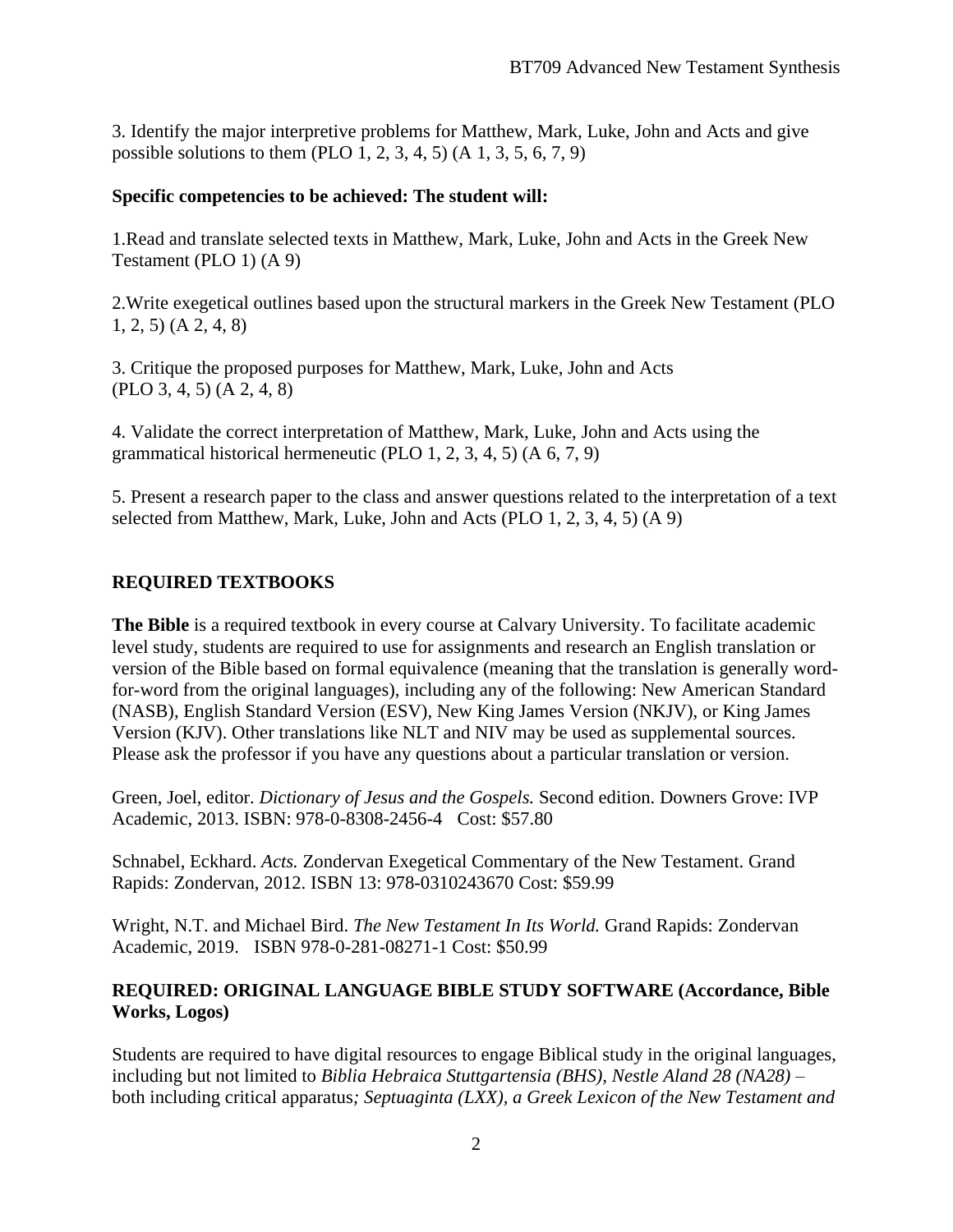*Other Early Christian Literature (BDAG) by Bauer, Danker, Arndt, and Gingrich; Hebrew and Aramaic Lexicon of the Old Testament (HALOT) by Koehler and Baumgartner.*

#### **ASSIGNMENTS AND POINTS**

**Assignment #1:** Read ten articles in *Dictionary of Jesus and the Gospels* and write a summary critique of each of the ten articles (100 points). Due: May 16, 2022

**Assignment #2:** Write a detailed exegetical outline of The Gospel According to Matthew. Make sure you use full sentences for each main point and subpoint. Each outline point should have a chapter and verse reference after the outline point. (100 points). Due May 23, 2022.

**Assignment #3:** Read "Reading the New Testament" (pages 38-85), "The World of Jesus and the Early Church" (pages 86-171) and "Jesus and the Victory of God" (pages 172-263) in *The New Testament and Its World* and write a summary critique of each of these sections in the book (100 points). Due: May 30, 2022

**Assignment #4:** Read ten more articles in *Dictionary of Jesus and the Gospels* and write a summary critique of each of these ten articles (100 points) Due: June 6, 2022

**Assignment #5:** Read "The Gospels and the Son of God" (pages 554-701) in the book *The New Testament and Its World* by N.T. Wright and write a summary critique of his views on each of the four gospels (100 points) Due: June 13, 2022

**Assignment #6:** Read through the book of Acts and 300 pages from the commentary on Acts by Schnabel. Type a paper of 5 double spaced pages indicating 10 things you learned from the reading of his commentary (100 points) Due: June 20, 2022

**Assignment #7:** For the class translate at least 5 verses from the Greek New Testament from one of the gospels (Matthew, Mark, Luke or John) or the book of Acts and share 5 observations and one interpretation problem and possible solution with the class. You are encouraged to use Powerpoint for your presentation. Each student will present on a different text of scripture (first come, first served). (100 points). Due June 21, 2022

**Assignment #8:** Write an exegetical research paper (25-30 pages double spaced and following Turabian style format) on a text from Matthew, Mark, Luke, John or Acts that is selected by you and approved by the professor. Present the results of your research in the last class. The exegetical research paper should include: your translation of the Greek text, context, exegetical outline and exegetical idea, your commentary explaining the meaning of the verses in context, biblical theology, textual criticism problem, applications and annotated bibliography of sources used in your research (300 points) Due: June 28, 2022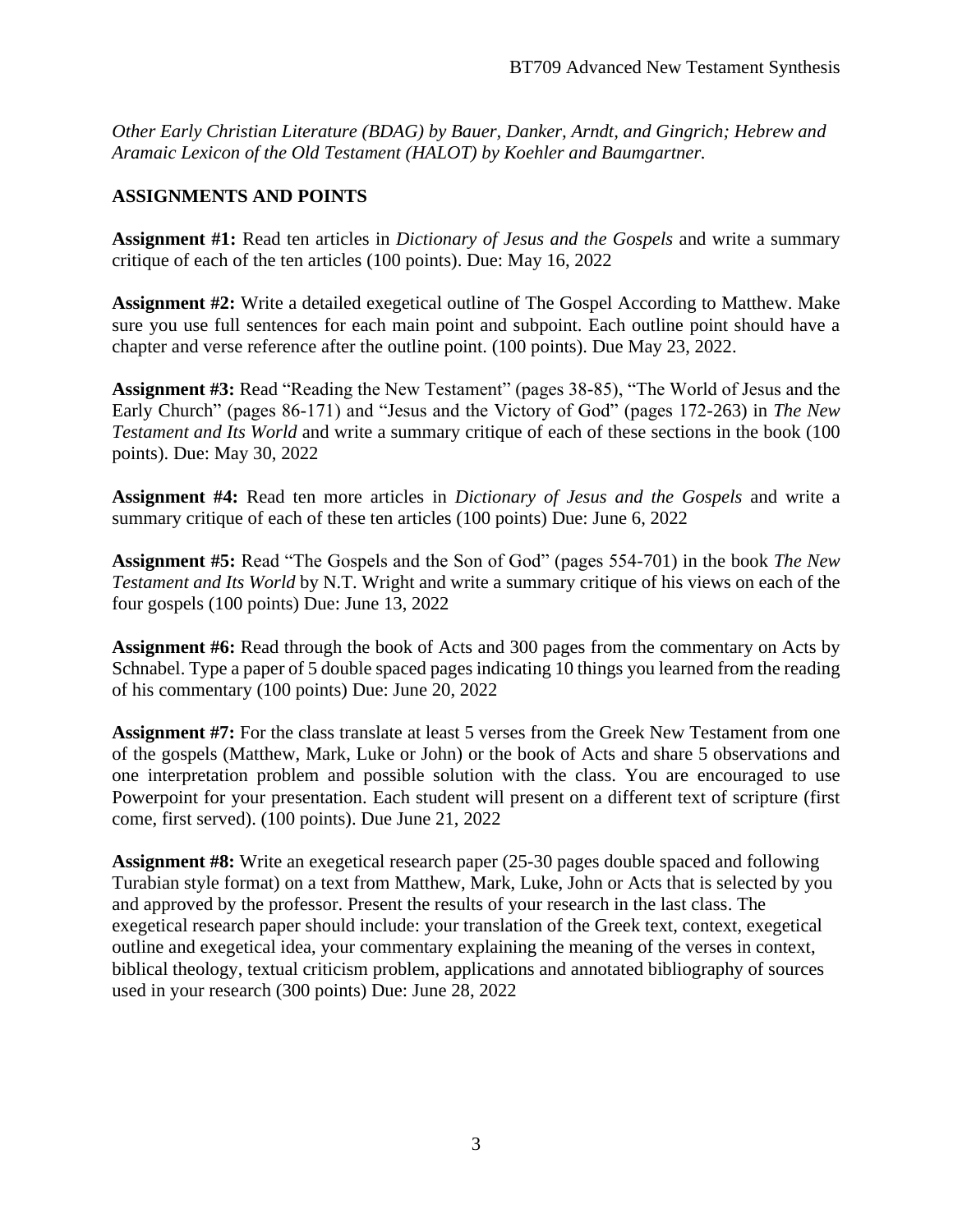# **FINAL GRADE BASED ON 1000 POINTS**

- **960-1000 points A**
- **940-959 points A-**
- **920-939 points B+**
- **880-919 points B**
- **860-879 points B-**
- **0-859 points F**

#### **PROPOSED SCHEDULE/TOPICS**

- **Week 1: Matthew 1-13**
- **Week 2: Matthew 14-28**
- **Week 3: Mark**
- **Week 4: John**
- **Week 5: Luke**

**Week 6: Acts 1-12**

**Week 7: Acts 13-28**

#### **Week 8: Student Presentations of Exegetical Papers**

# **ASSIGNMENT NOTICES**

*Students with disabilities have the responsibility of informing the Academic Accommodations Coordinator (aso@calvary.edu)) of any disabling condition that may require support.*

*The Clark Academic Center (*[learning@calvary.edu](mailto:learning@calvary.edu)*) is dedicated to providing free academic assistance for Calvary University students. Student tutors aid with all facets of the writing process, tutor in various subject areas, prepare students for exams and facilitate tests. Please take advantage of this service.*

*Plagiarism is defined as copying any part of a book or paper without identifying the author. This also includes taking another person's ideas and presenting them as your own.*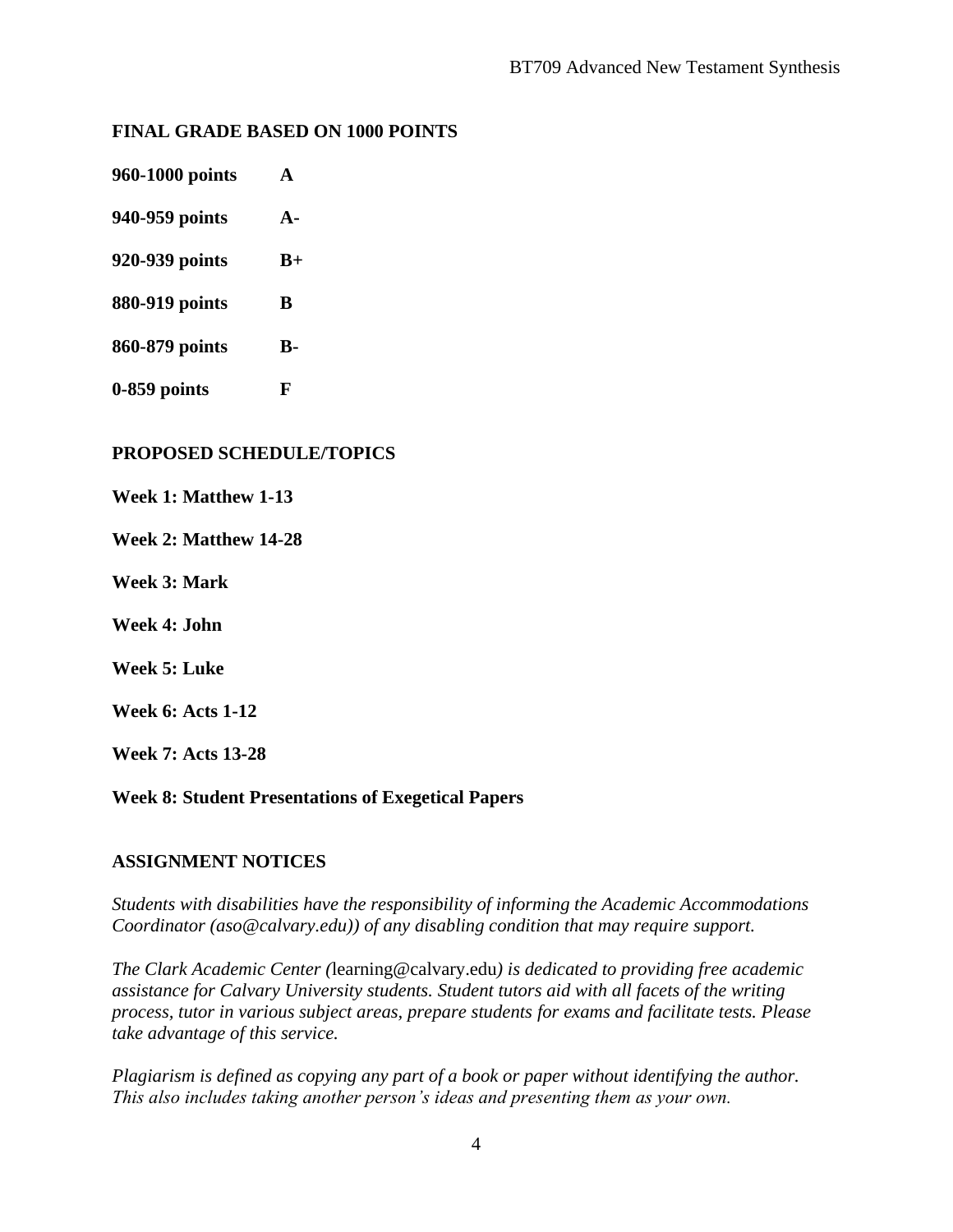*All class papers must follow the Turabian style according to A Manual for Writers of Research Papers, Theses, and Dissertations, 8th edition.*

#### **BIBLIOGRAPHY**

Baily, Kenneth. *Jesus Through Middle Eastern Eyes: Cultural Studies in the Gospels*. Downers Grove, Ill: IVP, 2008.

Bailey, Mark and Tom Constable. *Nelson's New Testament Survey.* Nashville: Thomas Nelson, 1999.

Barrett, C.K. *The New Testament Background.* San Francisco: HarperCollins, 1989.

Beilby, James and Eddy, Paul Rhodes, eds. *The Historical Jesus: Five Views.* Downers Grove: IVP Academic, 2009.

Blomberg, Craig. *The Historical Reliability of John's Gospel*. Downers Grove, Ill.: IVP, 2001.

Bock, Darrell. *A Theology of Luke and Acts*. Grand Rapids: Zondervan, 2012.

Bock, Darrell and Herrick, Gregory, eds. *Jesus in Context: Background Readings for Gospel Study*. Grand Rapids: Baker Academic, 2005.

Bock, Darrell. *Studying the Historical Jesus: A Guide to Sources and Methods*. Grand Rapids: Baker Academic, 2002.

Bruce, F.F. *New Testament History.* New York: Doubleday, 1980.

Bruce, F.F. *The Book of the Acts*. Revised. The New International Commentary on the New Testament. Grand Rapids: Eerdmans, 1988.

Burge, Gary and Lynn Cohick and Gene Green. *The New Testament In Antiquity.* Grand Rapids: Zondervan, 2009.

Carson, D.A. and Douglas Moo, *An Introduction to the New Testament.* Second edition. Grand Rapids: Zondervan, 2005.

DeSilva, David. *An Introduction to the New Testament.* Downers Grove, IL: InterVarsity Press, 2004.

Elwell, Walter and Robert Yarbrough. *Encountering the New Testament.* Grand Rapids: Baker,1998.